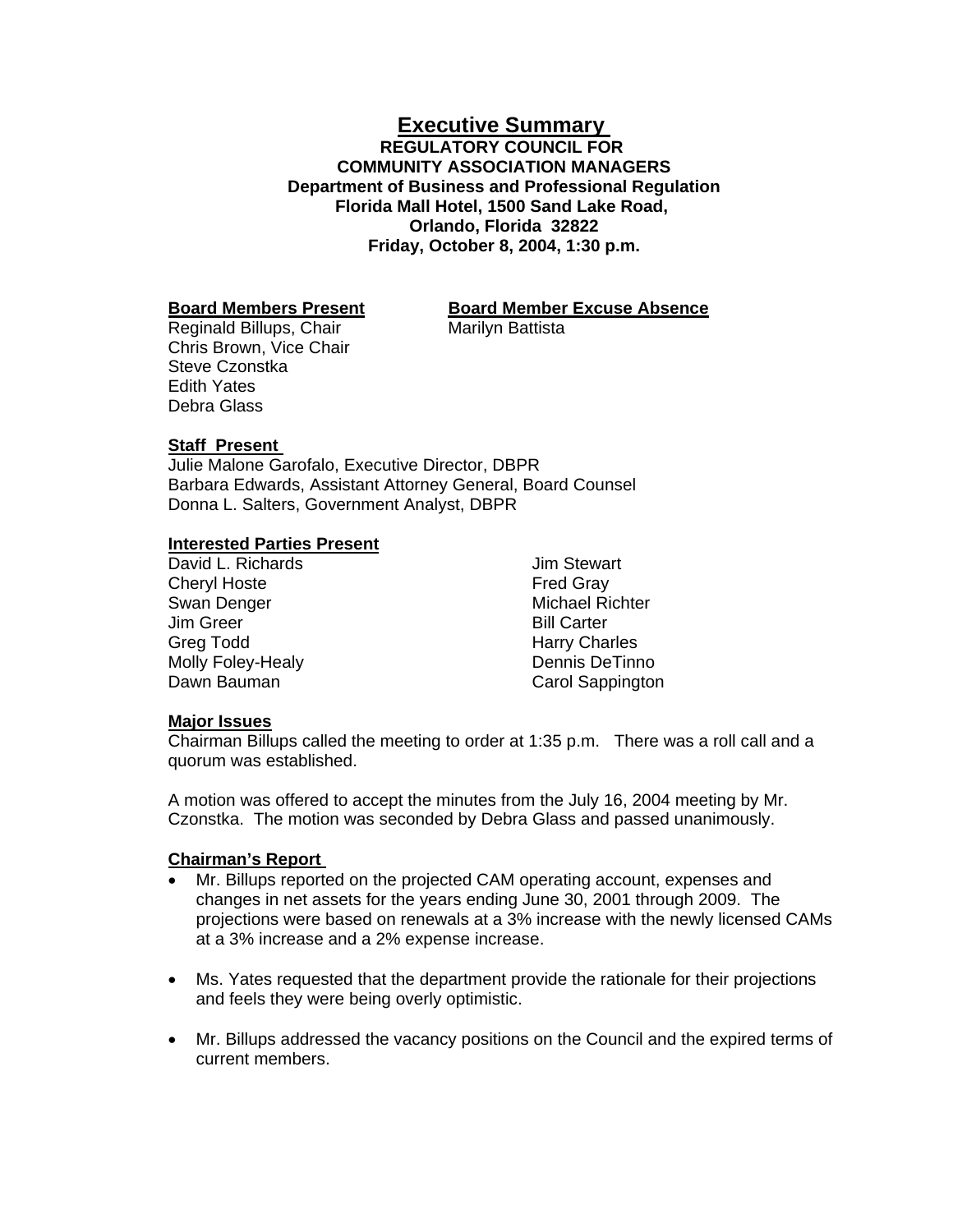- Rule 61-20.0025, F.A.C. expired and a notice of withdrawal was filed. The new rule has been filed.
- There was a review of the unlicensed activity account statement from June 30, 2004 and 2003; and the operating account closeout June 30, 2004.
- Complaints and investigative statistics from July 2003 through June 2004 were reviewed.
- 300 letters were submitted as protest to Rule, 61-20.508, F.A.C. concerning the 12 hour classroom requirements for continuing education.
- There was a motion that there be no distinction made under Rule 61-20.508 between continuing education hours made by classroom and those obtained by correspondence. There was a discussion and the motion carried 3 to 2.

#### **Old Business**

- There was a discussion on sponsoring legislation concerning increase of fees and the need for licensing management companies. Mr. Billups stated that some of the advocacy organizations would need to know where the Council stands concerning changing legislation so that they may prepare to build support for it.
- A motion was passed to move forward on legislation that will require management companies to be licensed. The legislation shall included fees that would cover the cost of applications, investigations and renewals. There will be a draft prepared by the next meeting.
- It was explained that the department will not lobby for legislation that is industry specific and gaining association sponsorship would be more beneficial to the profession.

#### **New Business**

- Molley Foley Healey, Vice President of Government in Public Affairs and General Council for Community Association's Institute (CAI), and Travis Moore, Advocate for CAI representatives for the National Board of Certification of CAM (aka) as NBCCAM, addressed the Council concerning the Management Privatization Act which enables Councils, Boards, and Commissions to privatize.
- She indicated that the license and the regulatory power stays with the Council or Board. They suggested that it is time for the CAM Council to look at taking the preliminary step in developing a business case, beginning first with a needs assessment. Secondly, completing a feasibility study. Once the business case is finished it gives the Council an opportunity to look at performance standards of the Council, the outcome and the financial health. She stated that taking the preliminary does not obligate the Council or any other private entity to take any additional steps.
- Mr. Mike Martinez, Special Council to Secretary Carr, addressed the Council stating that the concept of de-regulation would be dispelled from the position of the department. He explained the Privatization Act was created to provide a uniform system of evaluation to allow Councils and Boards to make decisions about whether